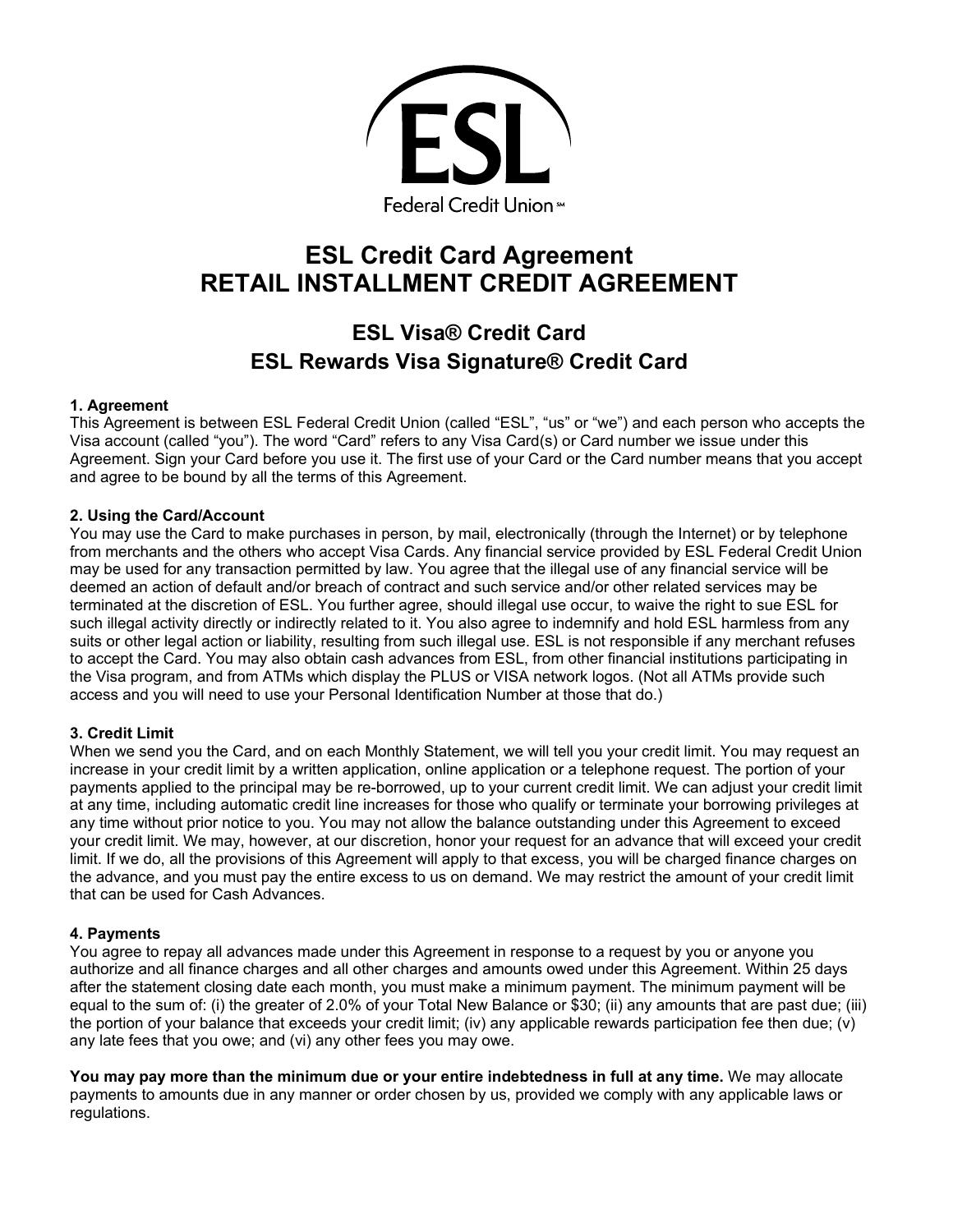## **5. Receipt of Payment**

If we receive your payment, with a payment stub, at the address indicated on the front of your monthly statement by 5:00 p.m., Monday through Friday (excluding legal holidays) we will credit it to your account the same day. If your payment is received later in the day, it will be credited to your account the next business day. If we receive your payment at another location or without the payment stub, we will credit it within five business days. We may return without presentment or protest and without credit to your account any check which is: (i) missing a signature; (ii) drawn with different numeric and written amounts; (iii) postdated; (iv) not payable to ESL; (v) not paid upon presentment; (vi) drawn on a bank outside the United States.

## **6. Irregular Payments**

We will not lose any rights if we accept late payments, partial payments, checks or money orders marked "payment in full" or with similar words or phrases or other irregular payments.

## **7. Payment Holidays**

From time to time, we may offer you a payment holiday allowing you to skip a minimum payment. Finance charges, if any, will continue to accrue on your balance at the applicable periodic rate and the period within which you must pay the Total New Balance to avoid paying finance charges on purchases will not be extended. The regular payment terms will resume at the end of the payment holiday.

## **8. Finance Charge**

The total finance charge you owe for a billing cycle will be equal to the "Periodic Rate Finance Charge." The minimum finance charge is \$.50 in any billing cycle during which there is an outstanding balance in your account subject to a finance charge. You will continue to pay a finance charge at a periodic rate calculated as described in and under this Agreement until what you owe is paid in full. Finance charges can continue to accrue after the date your monthly statement is generated. Therefore, even if you pay the Total New Balance shown on your monthly statement and do not take any additional advances after that date, you may still owe additional finance charges which accrued after that Total New Balance was determined.

A. **Periodic Rate Finance Charge** – We calculate the Periodic Rate Finance Charge by (i) multiplying the applicable daily periodic rate by (a) the "purchase average daily balance" and (b) the "Cash Advance average daily balance"; (ii) adding those amounts together; and (iii) multiplying the sum by the number of days in the billing cycle.

## (1) **Amount to Which Periodic Rate is Applied**

To get the "purchase average daily balance," each day we take the beginning balance of your account attributable to purchases that day, add any new purchases or purchase debits that day and subtract any payments or credits attributable to purchases that day. We do not include any unpaid finance charges. This gives us the "purchase daily balance." Then we add up all the "purchases daily balances" for the billing cycle and divide the total by the number of days in the billing cycle. This gives us the "purchase average daily balance." However, the "purchase average daily balance" will be considered \$0 if you pay your Total New Balance in full by the billing cycle date and you paid your previous balance in full by the billing cycle date.

To get the "Cash Advance average daily balance," each day we take the beginning balance of your account attributable to Cash Advances that day, add any new Cash Advances or Cash Advance debits that day and subtract any payments or credits attributable to Cash Advances that day. We do not include any unpaid finance charges. This gives us the "Cash Advance daily balance." Then we add up all the "Cash Advance daily balances" for the billing cycle and divide the total by the number of days in the billing cycle. This gives us the "Cash Advance average daily balance." There is no "grace" period for Cash Advances.

## (2) **Determination of the Daily Periodic Rate**

The daily periodic rate equals the Annual Percentage Rate (APR) divided by 365.

**Introductory Rate** – An introductory daily periodic rate of 0.00% which is equivalent to an APR of 0.00% will be used for the first 12 monthly billing cycles following the date on which your account is opened unless the Past Due Rate applies (see below).

## **Purchase and Balance Transfer Base Rate:**

 in the Money Rates section of *The Wall Street Journal* as of five business days prior to the first day a. ESL Visa Credit Card – After the introductory rate period ends, and provided the Past Due Rate does not apply, the APR will be variable and will equal the highest domestic Prime Rate published of the calendar month in which the billing cycle begins (called the "Index") plus 5.00 to 14.24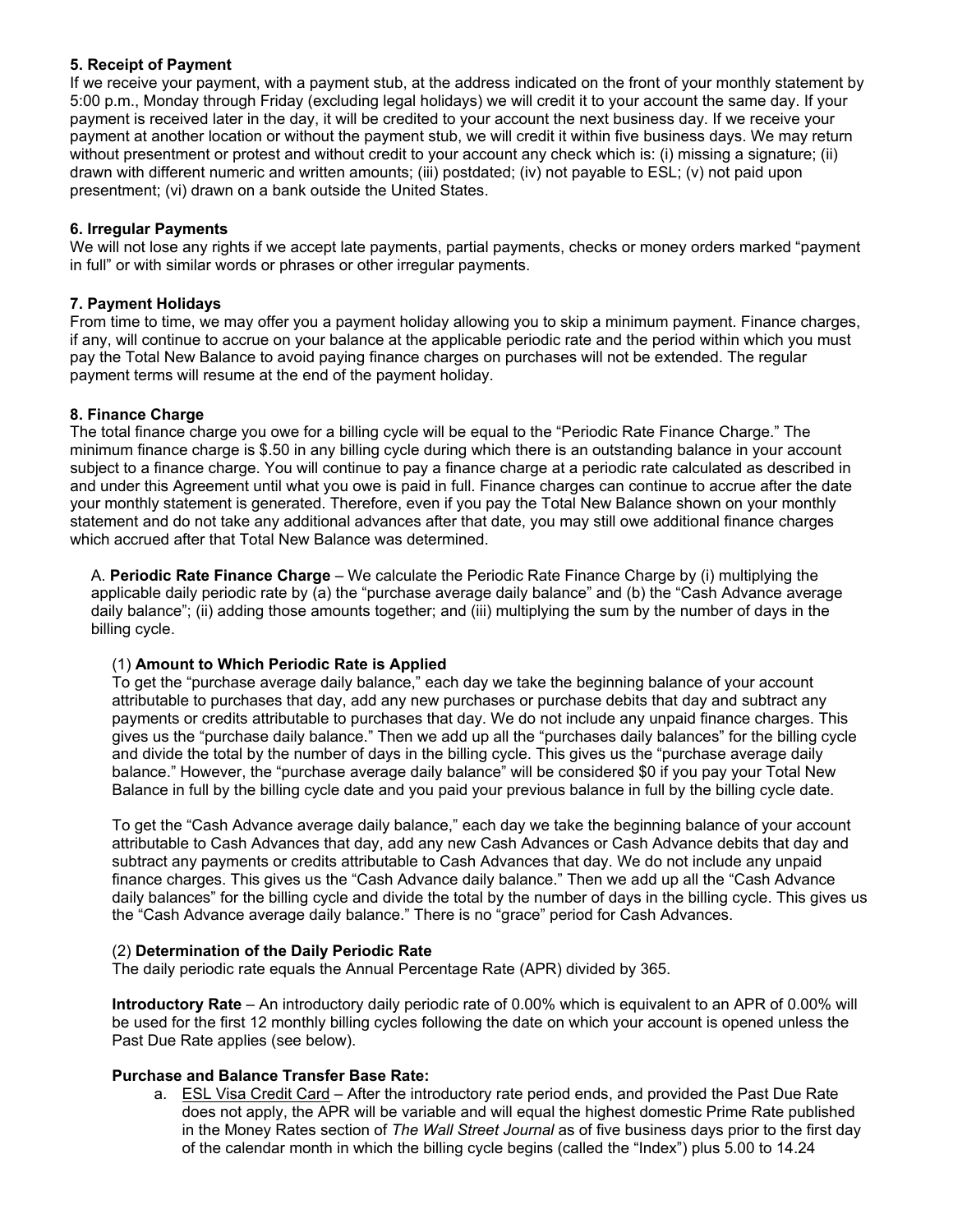percentage points based on your creditworthiness (5.00% to 14.24%) (called the "Base Rate"). The Base Rate can change on the first day of each billing cycle.

b. ESL Rewards Visa Signature Credit Card - After the introductory rate period ends, and provided the Past Due Rate does not apply, the APR will be variable and will equal the highest domestic Prime Rate published in the Money Rates section of *The Wall Street Journal* as of five business days prior to the first day of the calendar month in which the billing cycle begins (called the "Index") plus 8.00 to 14.24 percentage points based on your creditworthiness (8.00% to 14.24%) (called the "Base Rate"). The Base Rate can change on the first day of each billing cycle.

**Cash Advance Base Rate:** 17.90% (there is no introductory rate on Cash Advances).

**Past Due Rate (Penalty APR)** – The APR applicable starting on the first day of the first billing cycle after your account becomes "past due" and continuing until the billing cycle after the "past due" status is corrected will be 18%. Your account will be "past due" if the minimum monthly payment is not made for two consecutive billing cycles.

**Effect of an Increase** – An increase in the APR will result in an increase in the finance charge, the monthly payment, and the outstanding balance of your account.

- B. **Cash Advance Fee**  there is no Cash Advance Fee.
- C. **Balance Transfer Fee**  there is no Balance Transfer Fee.
- D. **Maximum Rate** The APR will not exceed the maximum rate allowed by applicable law.

#### **9. Other Charges**

You will pay the following other charges as applicable.

A. **Annual Membership Fee** – there is no Annual Membership Fee.

B. **Documentary Evidence Charge** – If you request documentary evidence of a transaction (for example, a copy of a sales draft or a duplicate monthly statement) other than in connection with a billing error inquiry, you will pay a Documentary Evidence Charge of up to \$25 for each document. The charge will be added to your Purchase Balance.

C. **Late Fee** – You will pay a Late Fee of up to \$25 if your Total New Balance on the last day of the billing cycle exceeds \$25 and your minimum payment has not been received within three days following the payment due date. The fee will be charged after the third day and added to your Purchase Balance.

D. **Returned Payment Charge** – You will pay a Returned Payment Charge of up to \$25 if you pay us with a check that your bank will not honor or that is incomplete or if we return a check unpaid. The charge will be added to your Purchase Balance.

E. **Over the Credit-Limit Fee** – there is no Over the Credit-Limit Fee.

#### **10. Default**

You will be in default if: (i) you fail to make any minimum or other required payment by the date it is due; (ii) you violate any of the other terms of this Agreement; (iii) you default in the payment of any other loan account with ESL; (iv) you die; (v) you file for bankruptcy or become insolvent (unable to pay your obligations as they become due); (vi) you make any false or misleading statement on any credit application or credit update or fail to provide complete and accurate financial information within 30 days after a request from ESL for the information; (vii) any judgment is entered against you or any of your deposit accounts at ESL are attached or levied upon; or (viii) something happens which ESL believes may substantially reduce your ability to repay what you owe.

When you are in default, ESL has the right to demand immediate payment for your full account balance without prior notice. To the extent permitted by law, you will also be required to pay collection expenses, including court costs and reasonable attorney's fees, incurred by ESL.

#### **11. Balance Transfers**

We will not process a Balance Transfer if: (i) you do not have enough available credit in your account to cover the Balance Transfer in full; (ii) your account or your right to obtain advances has been suspended or terminated; (iii) your Card has been reported stolen; or (iv) you are in default under this Agreement.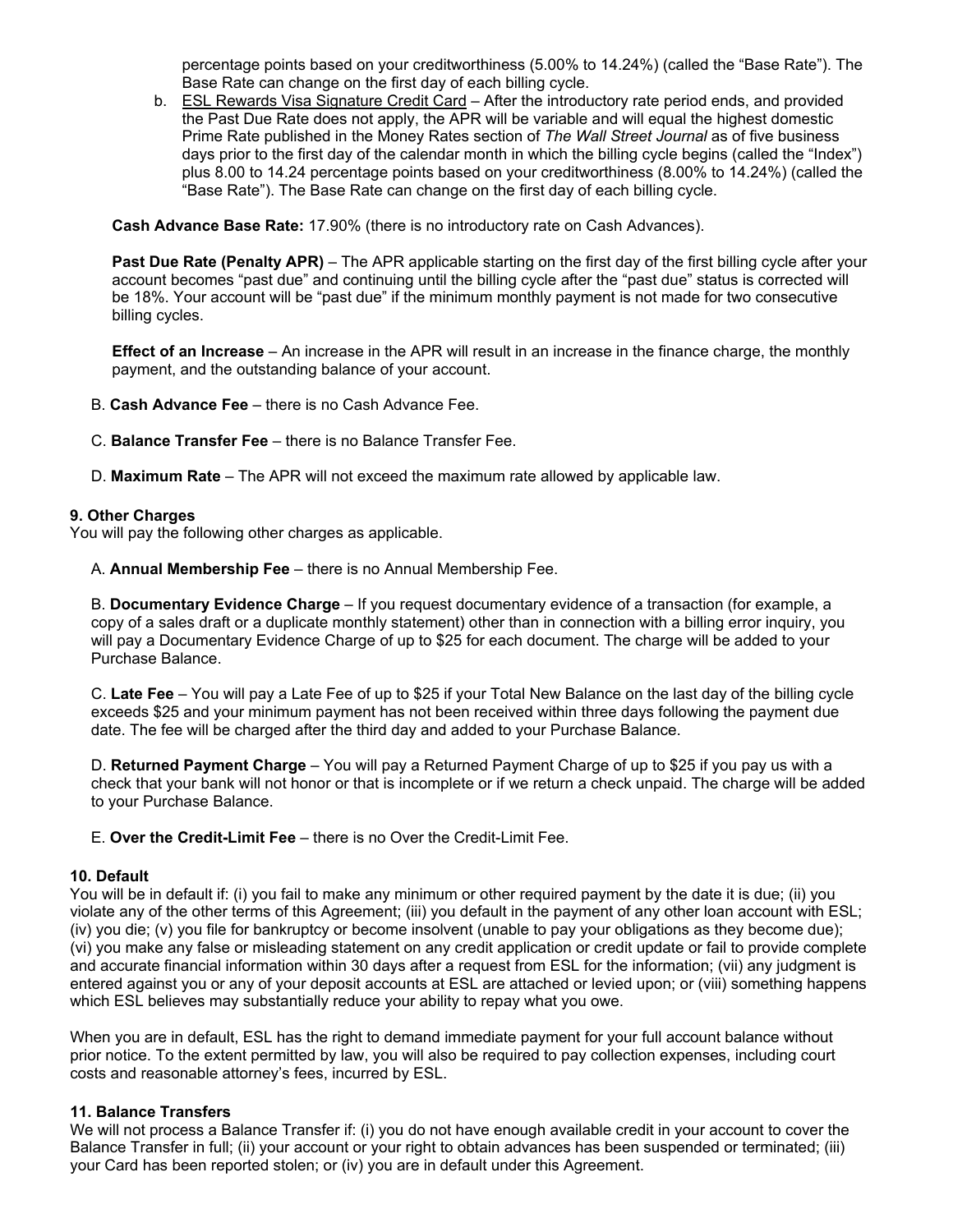### **12. How to Stop Payment on a Balance Transfer**

You may request a stop payment on a Balance Transfer by notifying us by telephone at the number shown on your monthly statement. The request will only be effective for 14 days unless during that period you confirm, in writing, which describes with certainty the item on which payment is to be stopped. Notice must be received by us at ESL, Cardholder Service, P.O. Box 31112, Tampa, FL 33631-3112 in a timely manner so as to afford us a reasonable opportunity to act upon it. In any event, we may disregard any stop payment request six months after we receive it unless you renew it in writing within the six month period. We will use commercially reasonable efforts to stop payment of the Balance Transfer. However, you agree that we will not be responsible in any way if a Balance Transfer is processed or otherwise presented for payment after you have requested us to stop payment and, using commercially reasonable efforts, we are unable to stop the payment.

### **13. Credit Information**

We may investigate your credit standing and request credit reports about you in connection with your application and updates, renewals, extensions and collection activity and as otherwise permitted by law. At your request, we will tell you whether we requested a report and, if so the name and address of the credit reporting agency which provided it. We may disclose information about your account to credit bureaus and creditors who inquire about your credit standing.

#### **14. Returns and Credit Balances**

 but will not pay you interest on it. We will refund a credit balance to you if you ask. If the credit balance is greater Merchants and others who honor the Card may give credit for returns or adjustments by sending a credit transaction which will post to your account. The credit will be applied first to pay what you owe us under this Agreement. If there is a credit balance (i.e. a balance in your favor) on your account, we will hold it and apply it to future amounts owed than \$50, your request must be in writing. If a credit balance greater than \$1 remains in your account for six months, we will automatically refund it to you. We may charge to your account or you will pay us any amount that we refund in error.

#### **15. Exchange Rates for Foreign Transactions**

Purchases and Cash Advances made in foreign countries and foreign currencies will be billed to you in U.S. Dollars.

The exchange rate between the transaction currency and the billing currency used for processing international transactions is a rate selected by Visa from the range of rates available in wholesale currency markets for the applicable central processing date, this rate may vary from the rate Visa itself receives, or the governmentmandated rate in effect for the applicable central processing date, plus 1%.

## **16. Monitoring Telephone Calls**

By using your Card the first time, you authorize ESL and its servicer to record and monitor your calls regarding this account.

## **17. Responsibility for Use of Card/Notices**

Each person who has accepted and agreed to the terms of this Agreement is individually responsible for all amounts owed on the account and all are jointly responsible for all amounts owed. This means ESL can enforce this Agreement against any of you individually or all of you together. You are responsible for advances obtained by anyone that one of you authorizes to use the account. Each of you remains fully responsible even if another agreement, a divorce decree, or a court order directs only one of you or a third party to pay. Statements and notices addressed and mailed to any one of you at the most recent address we have for you in our records will be considered to have been sent to all of you.

## **18. Liability for Unauthorized Use**

You may be liable for the unauthorized use of your Card. You will not be liable for unauthorized use that occurs after you notify us orally or in writing at Cardholder Service, P.O. Box 31112, Tampa, FL 33631-3112 or at **800.449.7728 (or from outside the United States at 727.571.2200)** of the loss, theft or possible unauthorized use. Notwithstanding the above, you may be liable for any amount to the extent allowed under applicable law if we determine that you were grossly negligent or fraudulent in the handling of your account.

#### **19. Governing Law**

Any legal question under this Agreement will be decided in accordance with applicable federal and New York State law without regard to the laws of any other state. This Agreement is made, and credit is extended in New York.